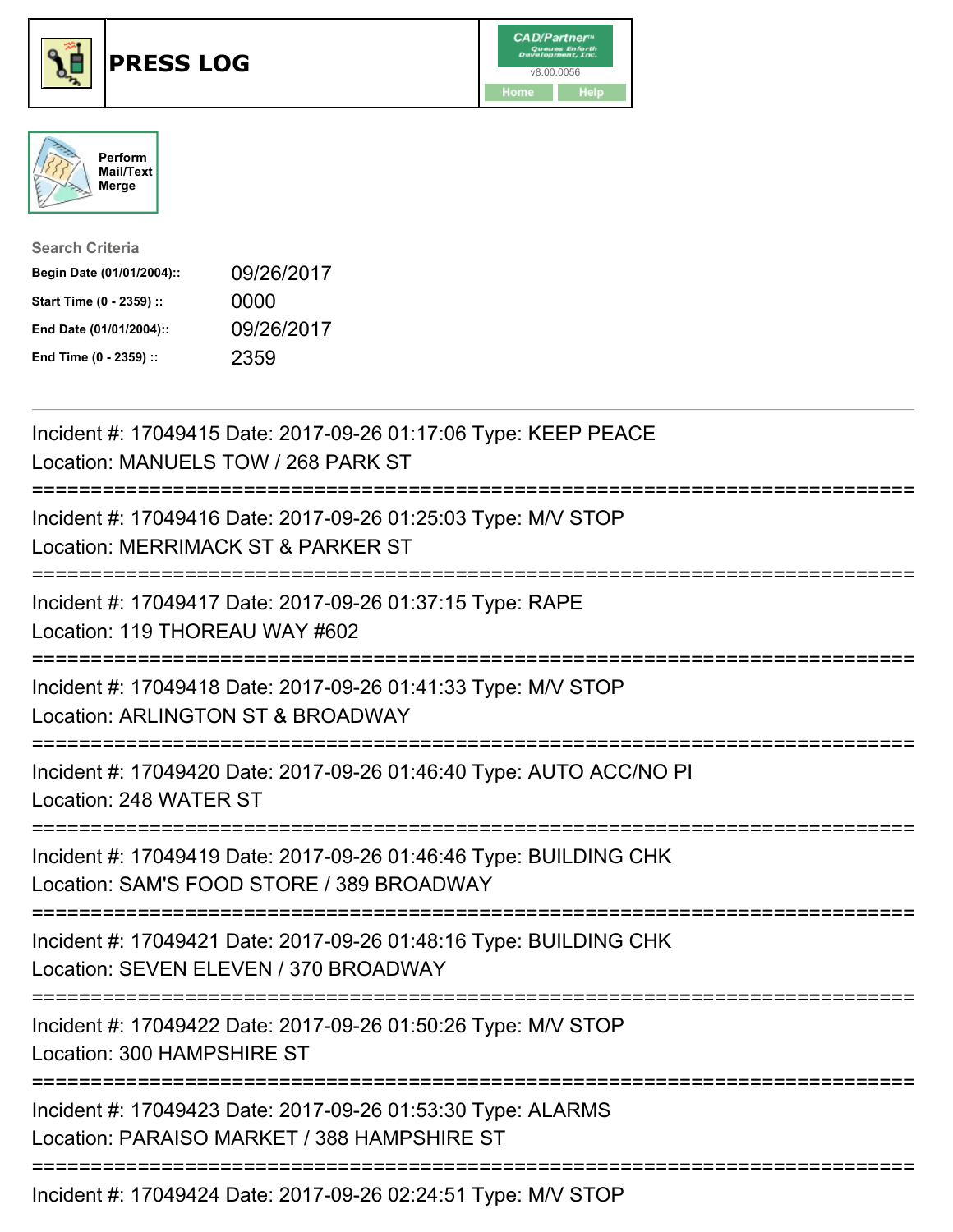| Location: BRUCE ST & PARK ST                                                                                    |
|-----------------------------------------------------------------------------------------------------------------|
| Incident #: 17049425 Date: 2017-09-26 02:26:33 Type: NOISE ORD<br>Location: 163 SALEM ST FL 3<br>============== |
| Incident #: 17049426 Date: 2017-09-26 02:32:51 Type: M/V STOP<br>Location: CARVER ST & MERRIMACK ST             |
| Incident #: 17049427 Date: 2017-09-26 02:36:16 Type: SUS PERS/MV<br>Location: TEDESCHIS / 390 S UNION ST        |
| Incident #: 17049428 Date: 2017-09-26 02:44:45 Type: M/V STOP<br><b>Location: ESSEX ST</b>                      |
| Incident #: 17049429 Date: 2017-09-26 02:55:12 Type: M/V STOP<br>Location: LEBANON ST & WHITE ST                |
| Incident #: 17049430 Date: 2017-09-26 02:55:25 Type: M/V STOP<br><b>Location: FRANKLIN ST</b>                   |
| Incident #: 17049431 Date: 2017-09-26 03:04:54 Type: BUILDING CHK<br>Location: 575 BROADWAY                     |
| Incident #: 17049432 Date: 2017-09-26 03:10:35 Type: M/V STOP<br>Location: 575 BROADWAY                         |
| Incident #: 17049433 Date: 2017-09-26 03:50:13 Type: SUS PERS/MV<br>Location: 9 W HAWLEY ST                     |
| Incident #: 17049434 Date: 2017-09-26 04:42:04 Type: M/V STOP<br>Location: TOW / MONMOUTH ST & PARK ST          |
| Incident #: 17049435 Date: 2017-09-26 05:46:18 Type: DISABLED MV<br>Location: RT 114 & RT 495                   |
| Incident #: 17049436 Date: 2017-09-26 06:22:32 Type: M/V STOP<br>Location: MERRIMACK ST & PARKER ST             |
| Incident #: 17049437 Date: 2017-09-26 06:55:54 Type: AUTO ACC/NO PI<br>Location: DENNYS / 160 WINTHROP AV       |
| Incident #: 17049438 Date: 2017-09-26 06:56:13 Type: M/V STOP                                                   |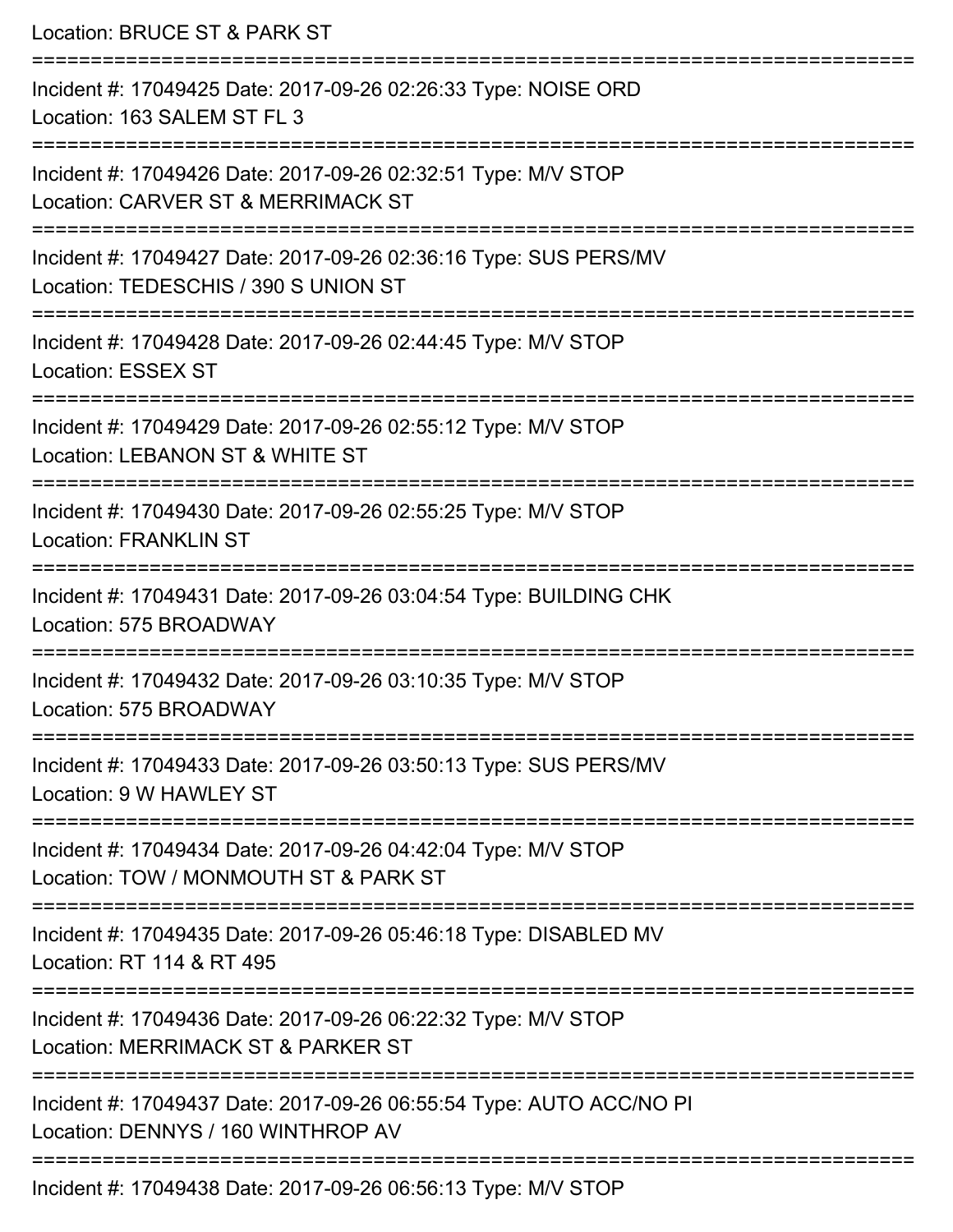=========================================================================== Incident #: 17049439 Date: 2017-09-26 07:04:54 Type: PARK & WALK Location: 205 BROADWAY =========================================================================== Incident #: 17049440 Date: 2017-09-26 07:12:13 Type: ALARM/BURG Location: WIRELESS REPAIR SOLUTION / 206 S UNION ST =========================================================================== Incident #: 17049441 Date: 2017-09-26 07:12:16 Type: M/V STOP Location: HAMPSHIRE ST & LOWELL ST =========================================================================== Incident #: 17049442 Date: 2017-09-26 07:19:47 Type: M/V STOP Location: CARVER ST & MERRIMACK ST =========================================================================== Incident #: 17049443 Date: 2017-09-26 07:27:43 Type: M/V STOP Location: AMES ST & LOWELL ST =========================================================================== Incident #: 17049444 Date: 2017-09-26 07:29:32 Type: M/V STOP Location: HAMPSHIRE ST & LOWELL ST =========================================================================== Incident #: 17049445 Date: 2017-09-26 07:35:12 Type: LOST PROPERTY Location: 90 LOWELL ST =========================================================================== Incident #: 17049446 Date: 2017-09-26 07:42:19 Type: M/V STOP Location: CANAL ST & FRANKLIN ST =========================================================================== Incident #: 17049447 Date: 2017-09-26 07:50:05 Type: M/V STOP Location: COMMON ST & LAWRENCE ST =========================================================================== Incident #: 17049448 Date: 2017-09-26 07:55:51 Type: M/V STOP Location: BERKELEY ST & BRUCE ST =========================================================================== Incident #: 17049449 Date: 2017-09-26 07:59:39 Type: DOMESTIC/PROG Location: 61 CAMBRIDGE ST =========================================================================== Incident #: 17049450 Date: 2017-09-26 08:27:44 Type: MV/BLOCKING Location: 73 OAK ST =========================================================================== Incident #: 17049451 Date: 2017-09-26 08:55:48 Type: UNWANTEDGUEST Location: HEAVENLY DONUTS / 262 ESSEX ST =========================================================================== Incident #: 17049452 Date: 2017-09-26 08:56:02 Type: AUTO ACC/NO PI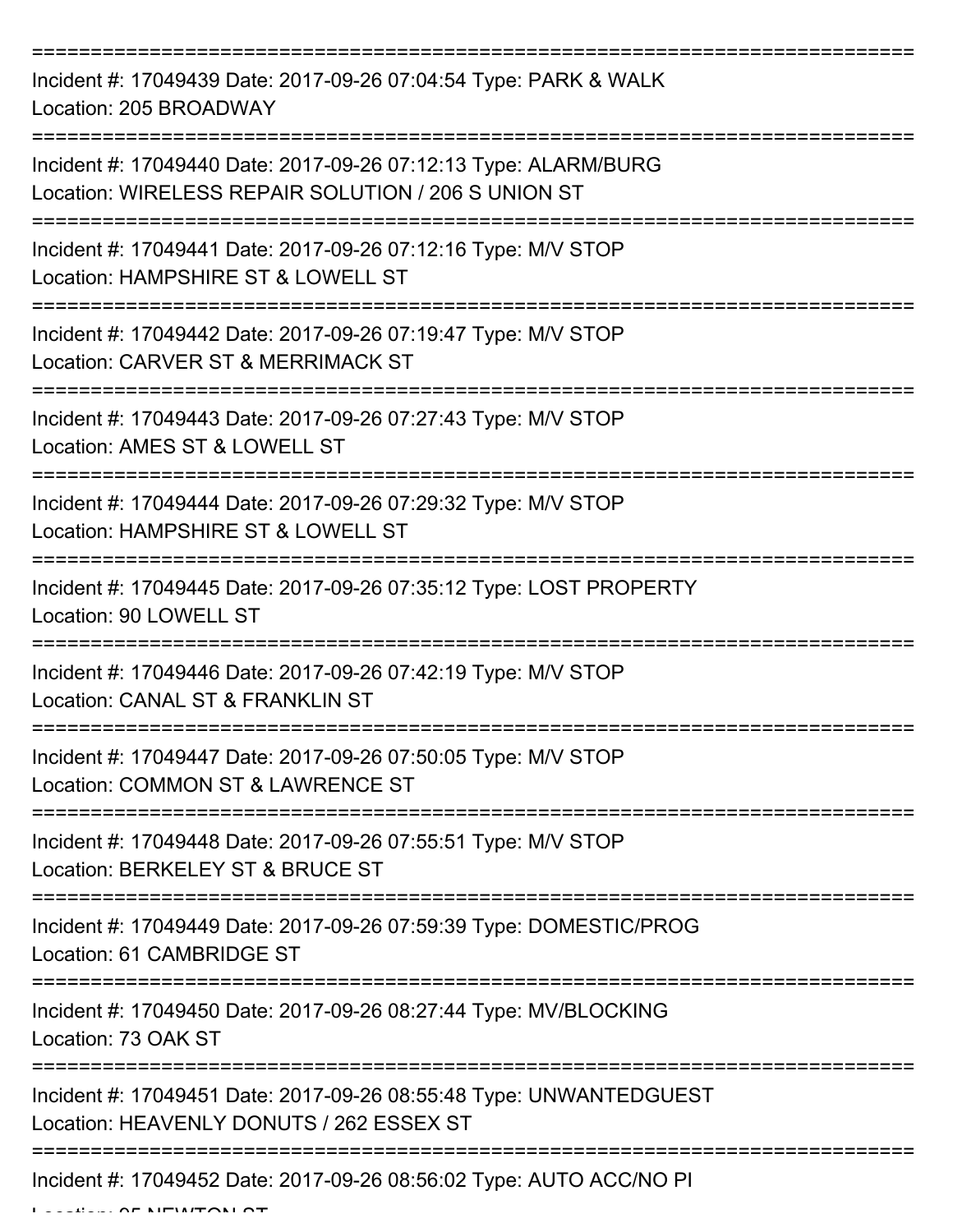| Incident #: 17049453 Date: 2017-09-26 08:57:15 Type: MV/BLOCKING<br>Location: 115 BENNINGTON ST                              |
|------------------------------------------------------------------------------------------------------------------------------|
| Incident #: 17049454 Date: 2017-09-26 09:03:08 Type: MEDIC SUPPORT<br>Location: ANDOVER ST & S UNION ST                      |
| Incident #: 17049455 Date: 2017-09-26 09:10:00 Type: AUTO ACC/NO PI<br><b>Location: 500 MERRIMACK ST</b>                     |
| Incident #: 17049456 Date: 2017-09-26 09:35:59 Type: WARRANT SERVE<br>Location: 118 MARSTON ST                               |
| Incident #: 17049457 Date: 2017-09-26 09:45:22 Type: NOTIFICATION<br>Location: 46 UNION ST<br>:============================= |
| Incident #: 17049458 Date: 2017-09-26 09:47:37 Type: MV/BLOCKING<br>Location: 20 BLAKELIN ST                                 |
| Incident #: 17049459 Date: 2017-09-26 09:49:24 Type: M/V STOP<br>Location: FRANKLIN ST & HAVERHILL ST                        |
| Incident #: 17049460 Date: 2017-09-26 09:51:39 Type: M/V STOP<br>Location: 37 LOWELL ST                                      |
| Incident #: 17049461 Date: 2017-09-26 09:55:37 Type: DRUG OVERDOSE<br>Location: 60 HILLSIDE AV                               |
| Incident #: 17049462 Date: 2017-09-26 10:07:29 Type: UNWANTEDGUEST<br>Location: 200 COMMON ST                                |
| Incident #: 17049463 Date: 2017-09-26 10:18:56 Type: WARRANT SERVE<br>Location: 5 MT. VERNON                                 |
| Incident #: 17049464 Date: 2017-09-26 10:46:15 Type: CK WELL BEING<br>Location: WALGREENS / 220 S BROADWAY                   |
| Incident #: 17049465 Date: 2017-09-26 11:16:53 Type: PARK & WALK<br>Location: BROADWAY & COMMON ST                           |
| Incident #: 17049466 Date: 2017-09-26 11:30:35 Type: 911 HANG UP                                                             |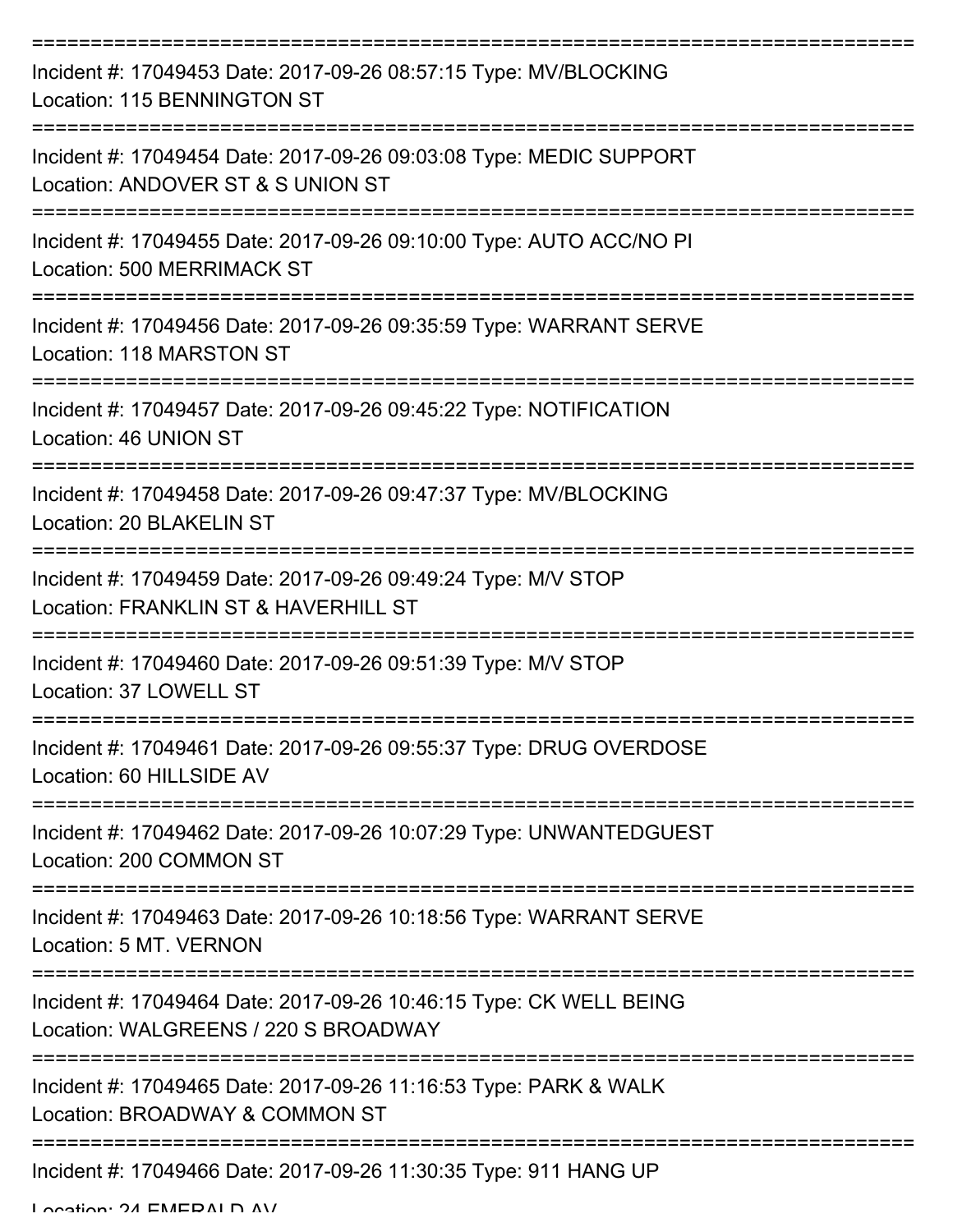| Incident #: 17049467 Date: 2017-09-26 11:30:57 Type: MEDIC SUPPORT<br>Location: 65 UNION ST #413<br>:===================              |
|---------------------------------------------------------------------------------------------------------------------------------------|
| Incident #: 17049468 Date: 2017-09-26 11:40:42 Type: CHILD ABUSE<br>Location: 230 BAILEY ST<br>--------------<br>-------------------- |
| Incident #: 17049469 Date: 2017-09-26 11:52:43 Type: A&B PAST<br>Location: 428 ANDOVER ST                                             |
| Incident #: 17049470 Date: 2017-09-26 11:53:05 Type: SUS PERS/MV<br>Location: LEXINGTON ST & MYRTLE ST                                |
| Incident #: 17049471 Date: 2017-09-26 12:11:10 Type: SUS PERS/MV<br>Location: SUMMER ST & UNION ST                                    |
| Incident #: 17049472 Date: 2017-09-26 12:13:18 Type: AUTO ACC/UNK PI<br>Location: 81 E HAVERHILL ST                                   |
| .---------------<br>Incident #: 17049473 Date: 2017-09-26 12:13:43 Type: MV/BLOCKING<br>Location: 32 WOODLAND STREET                  |
| Incident #: 17049474 Date: 2017-09-26 12:18:47 Type: TOW OF M/V<br><b>Location: 18 FRANKLIN ST</b>                                    |
| Incident #: 17049475 Date: 2017-09-26 12:23:16 Type: DRUG OVERDOSE<br>Location: 131 SPRINGFIELD ST                                    |
| Incident #: 17049476 Date: 2017-09-26 12:26:14 Type: MAN DOWN<br>Location: 25 MARSTON ST                                              |
| Incident #: 17049477 Date: 2017-09-26 12:27:28 Type: KEEP PEACE<br>Location: 39 BELLEVUE ST                                           |
| Incident #: 17049478 Date: 2017-09-26 12:28:58 Type: INVESTIGATION<br>Location: 90 LOWELL ST                                          |
| Incident #: 17049479 Date: 2017-09-26 12:39:36 Type: M/V STOP<br>Location: OSGOOD ST & SALEM ST                                       |
| Incident #: 17049480 Date: 2017-09-26 12:41:10 Type: 209A/SERVE<br>Location: 90 LOWELL ST                                             |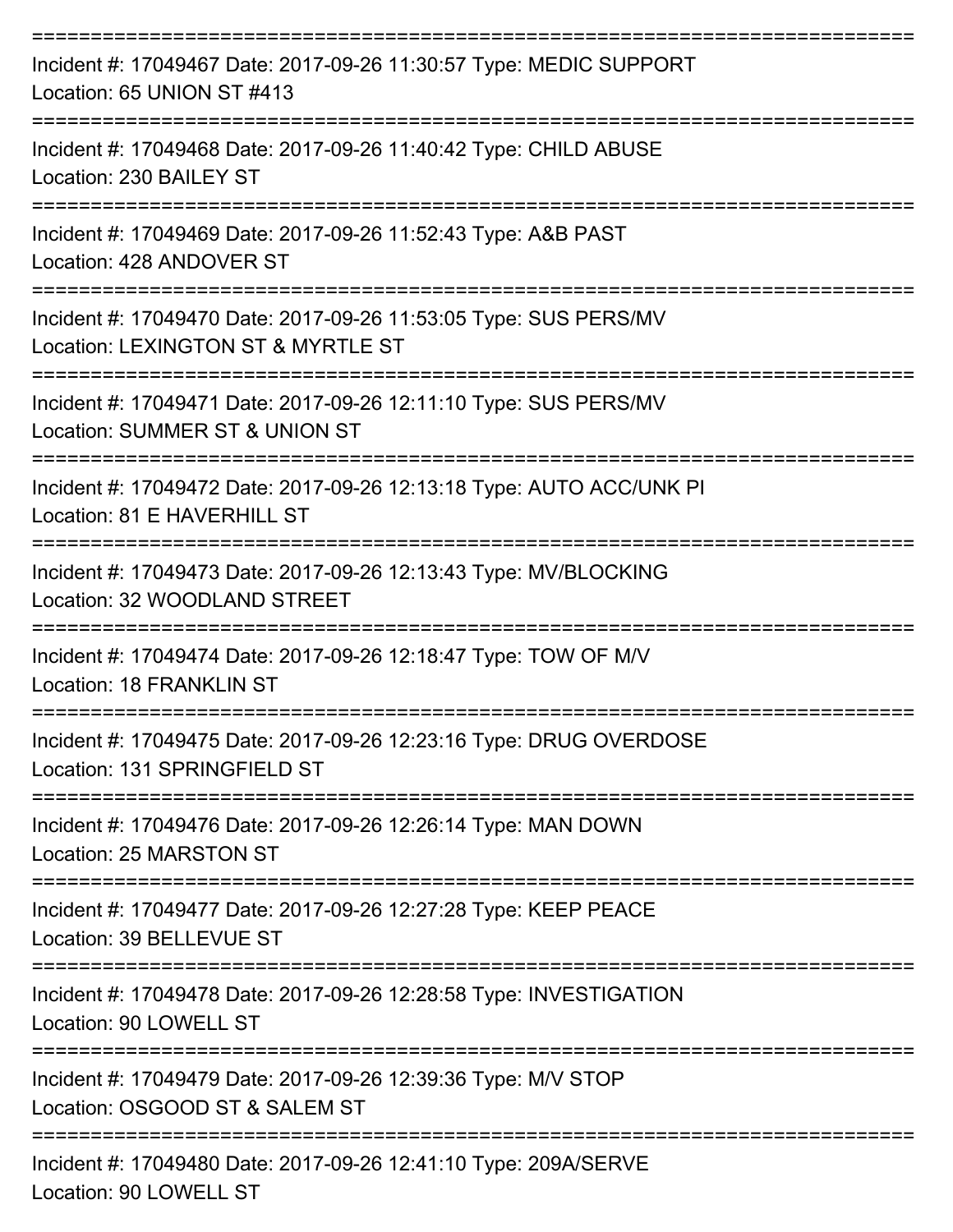| Incident #: 17049481 Date: 2017-09-26 12:42:15 Type: M/V STOP<br>Location: CANAL ST & UNION ST                                            |
|-------------------------------------------------------------------------------------------------------------------------------------------|
| :=================================<br>Incident #: 17049482 Date: 2017-09-26 12:43:38 Type: M/V STOP<br>Location: APPLETON ST & METHUEN ST |
| ===========================<br>Incident #: 17049484 Date: 2017-09-26 12:48:47 Type: SUS PERS/MV<br>Location: 20 E PLEASANT ST             |
| Incident #: 17049483 Date: 2017-09-26 12:52:21 Type: HIT & RUN PED<br>Location: 21 SWAN ST                                                |
| Incident #: 17049485 Date: 2017-09-26 13:09:59 Type: AUTO ACC/NO PI<br>Location: HAVERHILL ST & UNION ST                                  |
| Incident #: 17049486 Date: 2017-09-26 13:17:38 Type: UNWANTEDGUEST<br>Location: 40 FLORAL ST                                              |
| Incident #: 17049487 Date: 2017-09-26 13:42:01 Type: SUS PERS/MV<br>Location: 94 SOUTH UNION                                              |
| Incident #: 17049488 Date: 2017-09-26 13:49:20 Type: GENERAL SERV<br>Location: 143 HAVERHILL ST                                           |
| Incident #: 17049489 Date: 2017-09-26 14:01:40 Type: DISTURBANCE<br>Location: COSTELLO PARK / SHAWSHEEN RD                                |
| Incident #: 17049490 Date: 2017-09-26 14:11:37 Type: RECOV/STOL/MV<br>Location: 114 LIQUORS / 80 WINTHROP AV                              |
| Incident #: 17049491 Date: 2017-09-26 14:21:16 Type: GUN CALL<br>Location: DAIRY QUEEN / 190 S UNION ST                                   |
| Incident #: 17049492 Date: 2017-09-26 14:43:27 Type: DRUG VIO<br>Location: 63 RAILROAD ST                                                 |
| Incident #: 17049493 Date: 2017-09-26 14:45:59 Type: 209A/SERVE<br>Location: 101 S BOWDOIN ST                                             |
| Incident #: 17049495 Date: 2017-09-26 14:52:19 Type: M/V STOP<br>Location: BODWELL ST                                                     |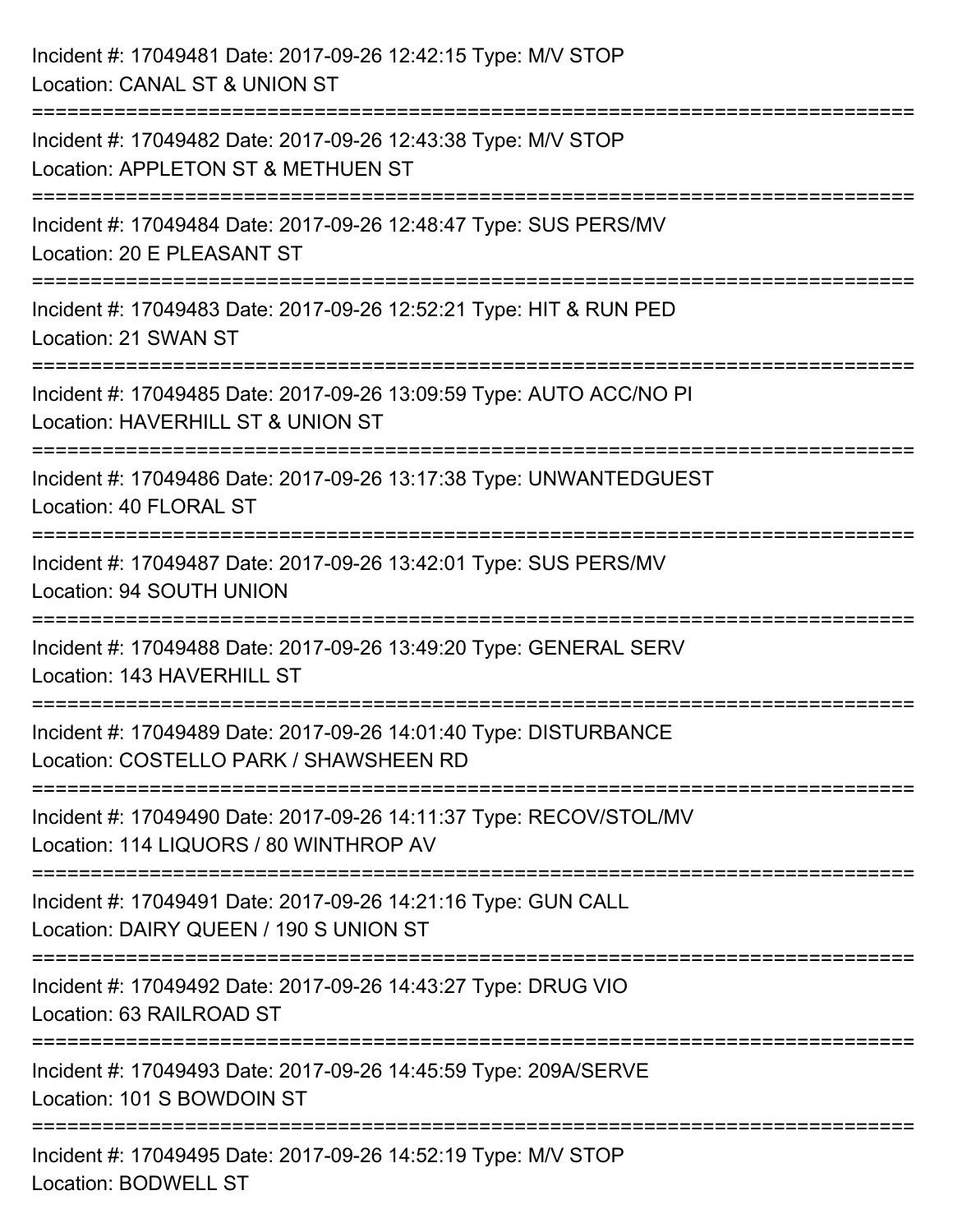| Incident #: 17049496 Date: 2017-09-26 14:56:39 Type: MEDIC SUPPORT<br>Location: 64 CROSS ST                             |
|-------------------------------------------------------------------------------------------------------------------------|
| Incident #: 17049498 Date: 2017-09-26 14:59:41 Type: AUTO ACC/NO PI<br>Location: 181 WATER ST                           |
| Incident #: 17049497 Date: 2017-09-26 14:59:45 Type: M/V STOP<br>Location: 34 HAVERHILL ST<br>========================= |
| Incident #: 17049499 Date: 2017-09-26 15:07:15 Type: DRUG VIO<br>Location: 42 FRANKLIN ST                               |
| Incident #: 17049500 Date: 2017-09-26 15:13:42 Type: MEDIC SUPPORT<br>Location: 136 OXFORD ST                           |
| Incident #: 17049501 Date: 2017-09-26 15:15:21 Type: 209A/SERVE<br>Location: 24 HILLTOP AV                              |
| Incident #: 17049502 Date: 2017-09-26 15:16:55 Type: M/V STOP<br>Location: CVS PHARMACY / 266 BROADWAY                  |
| Incident #: 17049504 Date: 2017-09-26 15:21:14 Type: DISTURBANCE<br>Location: 31 SAXONIA AV #2                          |
| Incident #: 17049505 Date: 2017-09-26 15:29:44 Type: 209A/SERVE<br>Location: 17 NELSON ST                               |
| Incident #: 17049506 Date: 2017-09-26 15:39:55 Type: INVEST CONT<br><b>Location: 210 MERRIMACK ST</b>                   |
| Incident #: 17049507 Date: 2017-09-26 15:42:58 Type: FIGHT<br>Location: WHITE HEN PANTRY / 703 HAVERHILL ST             |
| Incident #: 17049508 Date: 2017-09-26 15:43:53 Type: SUS PERS/MV<br>Location: MASON ST & WATER ST                       |
| Incident #: 17049509 Date: 2017-09-26 16:02:12 Type: DISTURBANCE<br>Location: 205 BROADWAY                              |
| Incident #: 17049510 Date: 2017-09-26 16:04:02 Type: M/V STOP<br>Location: 20 MARSTON ST                                |

===========================================================================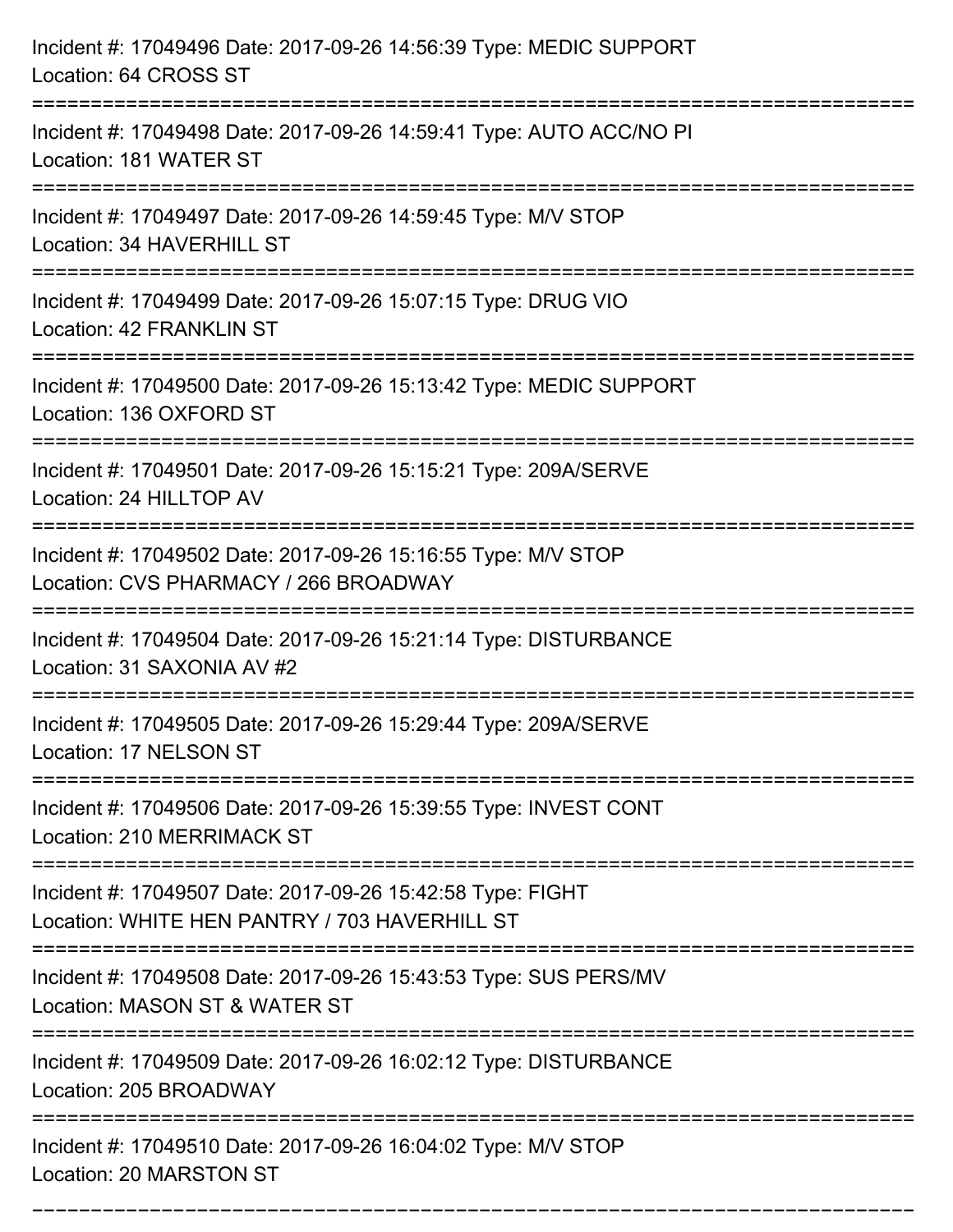| Incident #: 17049511 Date: 2017-09-26 16:11:58 Type: M/V STOP<br>Location: E HAVERHILL ST & PROSPECT ST                         |
|---------------------------------------------------------------------------------------------------------------------------------|
| Incident #: 17049512 Date: 2017-09-26 16:13:44 Type: ALARM/BURG<br>Location: 33 FRANKLIN ST FL 2                                |
| Incident #: 17049513 Date: 2017-09-26 16:15:19 Type: M/V STOP<br>Location: HAVERHILL ST & WEST ST                               |
| Incident #: 17049514 Date: 2017-09-26 16:17:13 Type: NOTIFICATION<br>Location: 44 BEACON STREET                                 |
| Incident #: 17049516 Date: 2017-09-26 16:20:48 Type: VIO CITY ORD<br>Location: 523 LOWELL STREET<br>--------------------------- |
| Incident #: 17049515 Date: 2017-09-26 16:23:26 Type: VIO CITY ORD<br>Location: 526 LOWELL ST                                    |
| Incident #: 17049517 Date: 2017-09-26 16:29:32 Type: M/V STOP<br>Location: 7 BROADWAY                                           |
| Incident #: 17049518 Date: 2017-09-26 16:29:57 Type: UNWANTEDGUEST<br>Location: 337 ESSEX ST                                    |
| Incident #: 17049519 Date: 2017-09-26 16:42:22 Type: GENERAL SERV<br>Location: 530 BROADWAY                                     |
| ======================<br>Incident #: 17049520 Date: 2017-09-26 16:49:19 Type: 209A/SERVE<br><b>Location: 59 TREMONT ST</b>     |
| Incident #: 17049521 Date: 2017-09-26 16:49:43 Type: TOW OF M/V<br>Location: 101 AMESBURY ST                                    |
| Incident #: 17049523 Date: 2017-09-26 16:55:57 Type: AUTO ACC/NO PI<br>Location: ESSEX ST & LAWRENCE ST                         |
| Incident #: 17049522 Date: 2017-09-26 16:55:57 Type: 209A/SERVE<br>Location: 86 COLUMBUS AV                                     |
| Incident #: 17049524 Date: 2017-09-26 16:58:32 Type: SUS PERS/MV<br>Location: MASON ST & WATER ST                               |
|                                                                                                                                 |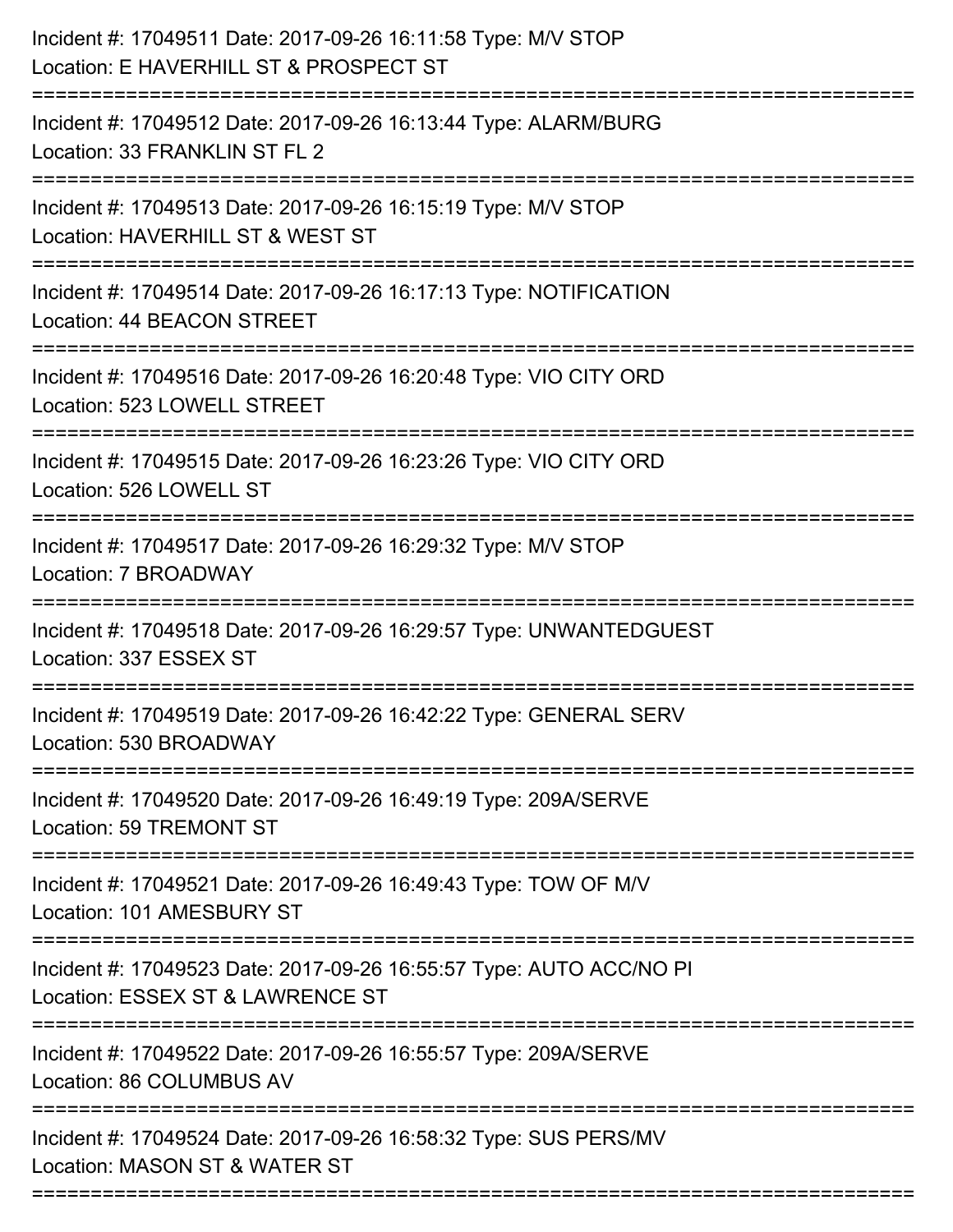Location: 101 S BOWDOIN ST

| Incident #: 17049526 Date: 2017-09-26 17:06:09 Type: COURT DOC SERVE<br>Location: 55 BODWELL ST                      |
|----------------------------------------------------------------------------------------------------------------------|
| Incident #: 17049527 Date: 2017-09-26 17:09:59 Type: ALARM/BURG<br>Location: BROADWAY PLAZA INSURANCE / 310 BROADWAY |
| Incident #: 17049528 Date: 2017-09-26 17:25:15 Type: 209A/SERVE<br>Location: 99 WILLOW ST                            |
| Incident #: 17049529 Date: 2017-09-26 17:27:35 Type: CK WELL BEING<br>Location: 203 HAVERHILL ST                     |
| Incident #: 17049531 Date: 2017-09-26 17:28:23 Type: 209A/SERVE<br>Location: 52 SARATOGA ST                          |
| Incident #: 17049530 Date: 2017-09-26 17:28:48 Type: M/V STOP<br>Location: KINGSTON ST & S BROADWAY                  |
| Incident #: 17049532 Date: 2017-09-26 17:30:19 Type: SUS PERS/MV<br>Location: BAILEY ST & SHAWSHEEN RD               |
| Incident #: 17049533 Date: 2017-09-26 17:32:18 Type: MV/BLOCKING<br>Location: 30 CHANDLER ST                         |
| Incident #: 17049534 Date: 2017-09-26 17:38:52 Type: NOISE ORD<br>Location: 10 MONTGOMERY ST                         |
| Incident #: 17049535 Date: 2017-09-26 17:42:16 Type: MEDIC SUPPORT<br>Location: 19 GRANVILLE ST                      |
| Incident #: 17049536 Date: 2017-09-26 17:45:54 Type: AUTO ACC/NO PI<br>Location: LORING ST & SALEM ST                |
| Incident #: 17049537 Date: 2017-09-26 17:47:00 Type: AUTO ACC/NO PI<br>Location: LORING ST & SALEM ST                |
| Incident #: 17049538 Date: 2017-09-26 17:50:16 Type: M/V STOP<br>Location: BROADWAY & BRADFORD                       |
|                                                                                                                      |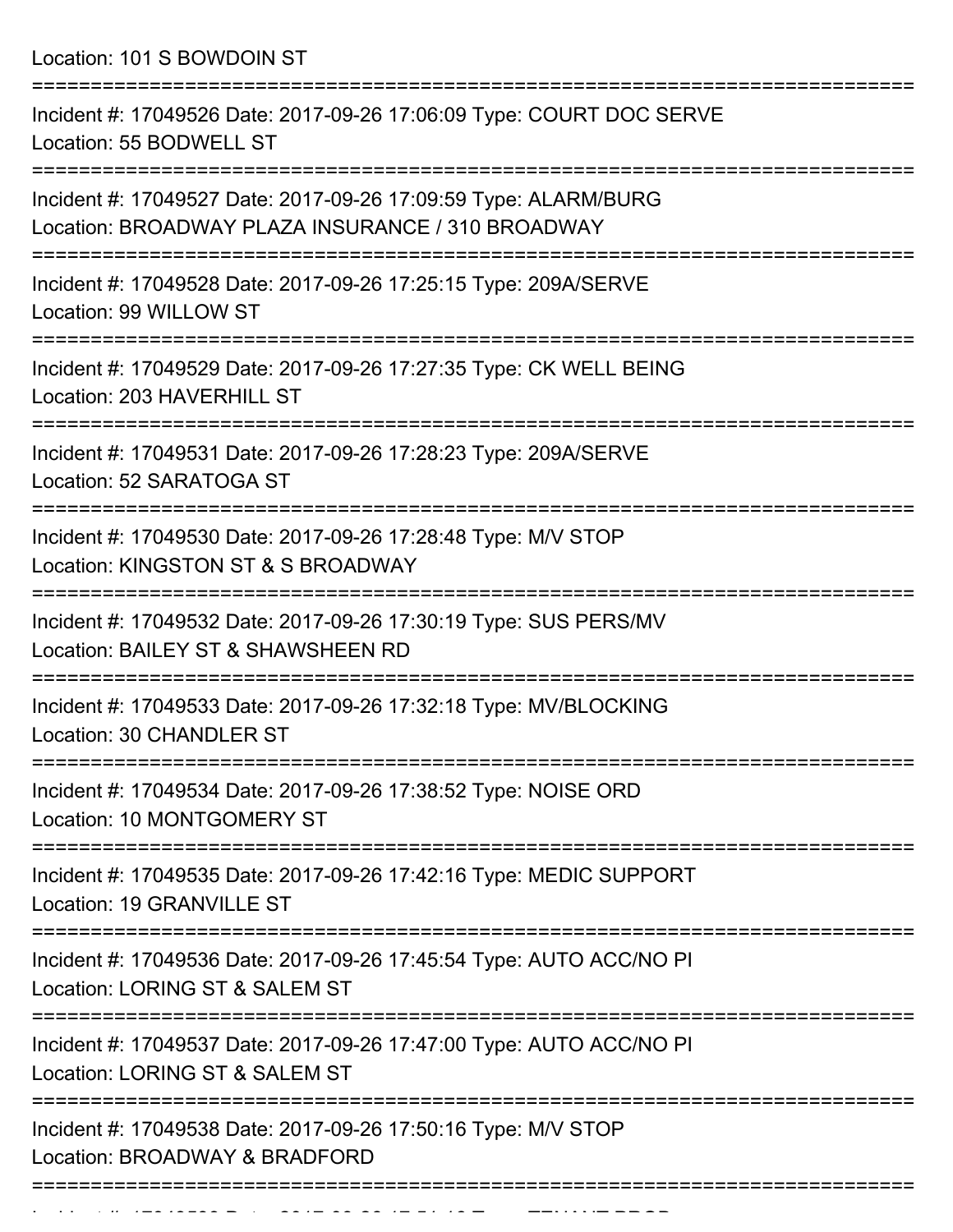Location: 164 WALNUT ST FL 2

| Incident #: 17049540 Date: 2017-09-26 17:56:15 Type: M/V STOP<br>Location: 8 MELROSE ST                              |
|----------------------------------------------------------------------------------------------------------------------|
| Incident #: 17049541 Date: 2017-09-26 18:03:05 Type: DISTURBANCE<br>Location: 190 EXCHANGE ST FL 3<br>-----------    |
| Incident #: 17049542 Date: 2017-09-26 18:04:09 Type: 209A/SERVE<br>Location: 15 AVON ST                              |
| Incident #: 17049543 Date: 2017-09-26 18:04:56 Type: AUTO ACC/NO PI<br>Location: 209 WATER ST<br>=================== |
| Incident #: 17049544 Date: 2017-09-26 18:10:11 Type: M/V STOP<br>Location: FERRY ST & MARSTON ST                     |
| Incident #: 17049545 Date: 2017-09-26 18:11:47 Type: M/V STOP<br>Location: ANDOVER ST & SHAWSHEEN RD                 |
| Incident #: 17049546 Date: 2017-09-26 18:15:14 Type: 209A/SERVE<br>Location: 310 HOWARD ST                           |
| Incident #: 17049547 Date: 2017-09-26 18:18:36 Type: M/V STOP<br>Location: S BROADWAY                                |
| Incident #: 17049548 Date: 2017-09-26 18:21:01 Type: SUICIDE ATTEMPT<br>Location: 172 ANDOVER ST #2                  |
| Incident #: 17049549 Date: 2017-09-26 18:25:34 Type: M/V STOP<br>Location: 96 CROSS ST                               |
| Incident #: 17049550 Date: 2017-09-26 18:32:06 Type: 209A/SERVE<br>Location: 130 BAILEY ST                           |
| Incident #: 17049551 Date: 2017-09-26 18:38:23 Type: 209A/SERVE<br>Location: 225 BAILEY ST                           |
| Incident #: 17049552 Date: 2017-09-26 18:39:05 Type: SUS PERS/MV<br>Location: 245 BROADWAY                           |
|                                                                                                                      |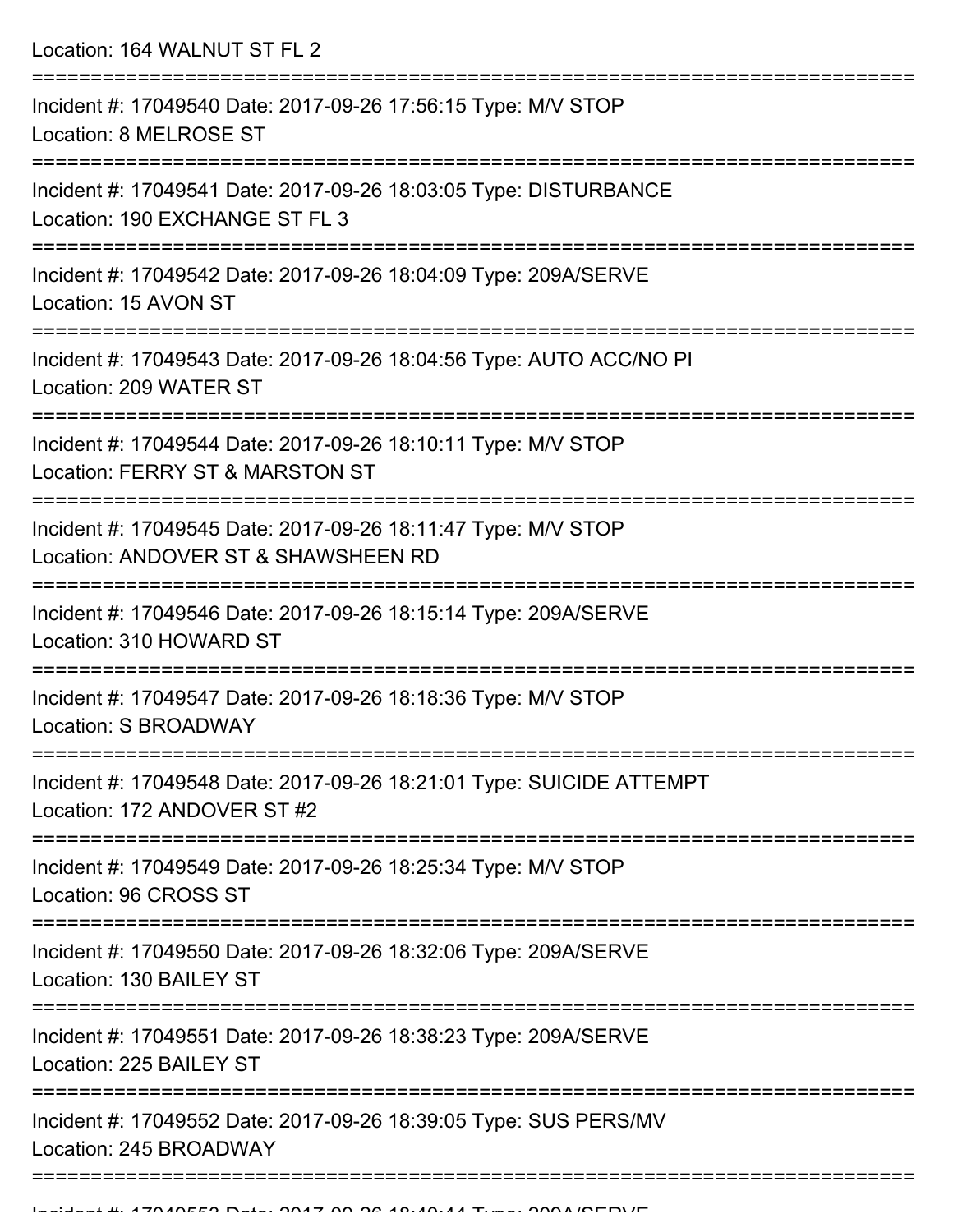Location: 230 BAILEY ST =========================================================================== Incident #: 17049554 Date: 2017-09-26 18:42:18 Type: 911 HANG UP Location: 26 MARGIN ST =========================================================================== Incident #: 17049556 Date: 2017-09-26 18:46:15 Type: LOUD NOISE Location: 23 SPRINGFIELD ST FL 1 =========================================================================== Incident #: 17049555 Date: 2017-09-26 18:46:42 Type: M/V STOP Location: FRANKLIN ST & LOWELL ST =========================================================================== Incident #: 17049557 Date: 2017-09-26 18:51:29 Type: 209A/SERVE Location: 239 ANDOVER ST =========================================================================== Incident #: 17049558 Date: 2017-09-26 19:03:13 Type: M/V STOP Location: MARKET ST & PARKER ST =========================================================================== Incident #: 17049559 Date: 2017-09-26 19:05:40 Type: 209A/SERVE Location: 479 BROADWAY #22 =========================================================================== Incident #: 17049560 Date: 2017-09-26 19:07:37 Type: GUN CALL Location: 51 WEST ST =========================================================================== Incident #: 17049561 Date: 2017-09-26 19:10:11 Type: HIT & RUN M/V Location: ANDOVER ST & FOSTER ST =========================================================================== Incident #: 17049562 Date: 2017-09-26 19:14:12 Type: LOUD NOISE Location: BOAT RAMP / EVERETT ST =========================================================================== Incident #: 17049564 Date: 2017-09-26 19:16:54 Type: M/V STOP Location: ARLINGTON ST & LAWRENCE ST =========================================================================== Incident #: 17049563 Date: 2017-09-26 19:17:17 Type: DOMESTIC/PAST Location: 45 BENNINGTON ST =========================================================================== Incident #: 17049565 Date: 2017-09-26 19:26:36 Type: M/V STOP Location: MARKET ST & S UNION ST =========================================================================== Incident #: 17049566 Date: 2017-09-26 19:49:37 Type: CK WELL BEING Location: 157 BERNARD AV ===========================================================================

Incident #: 17049567 Date: 2017-09-26 19:53:02 Type: AUTO ACC/PI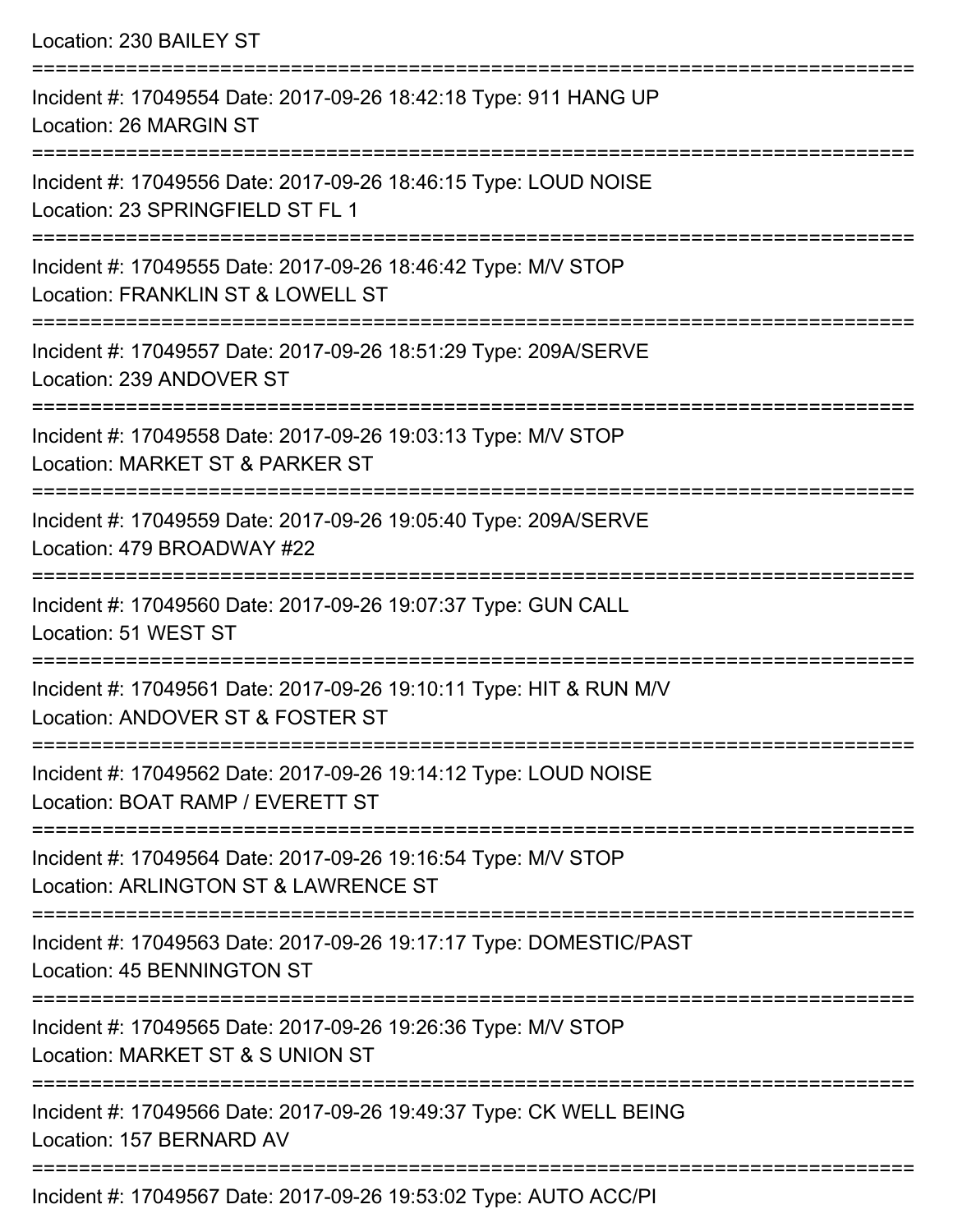| Incident #: 17049568 Date: 2017-09-26 19:56:33 Type: CK WELL BEING<br>Location: ANDOVER ST & PARKER ST   |
|----------------------------------------------------------------------------------------------------------|
| Incident #: 17049569 Date: 2017-09-26 19:58:42 Type: FIGHT<br>Location: 163 LAWRENCE ST                  |
| Incident #: 17049570 Date: 2017-09-26 20:01:56 Type: HIT & RUN M/V<br>Location: HAMPSHIRE ST & LOWELL ST |
| Incident #: 17049571 Date: 2017-09-26 20:24:35 Type: HIT & RUN M/V<br>Location: 296 PROSPECT ST          |
| Incident #: 17049572 Date: 2017-09-26 20:32:15 Type: SUS PERS/MV<br>Location: 20 SPRINGFIELD ST          |
| Incident #: 17049573 Date: 2017-09-26 20:32:56 Type: DOMESTIC/PROG<br>Location: 27 FALMOUTH ST #3        |
| Incident #: 17049574 Date: 2017-09-26 20:43:26 Type: DRUG OVERDOSE<br>Location: 236 BAILEY ST            |
| Incident #: 17049575 Date: 2017-09-26 21:03:15 Type: A&B PAST<br>Location: LOWELL ST & NESMITH ST        |
| Incident #: 17049576 Date: 2017-09-26 21:11:32 Type: MEDIC SUPPORT<br>Location: 8 S BROADWAY             |
| Incident #: 17049577 Date: 2017-09-26 21:21:39 Type: LOUD NOISE<br>Location: 23 SPRINGFIELD ST           |
| Incident #: 17049578 Date: 2017-09-26 21:30:14 Type: SUS PERS/MV<br>Location: ESSEX ST & JACKSON ST      |
| Incident #: 17049579 Date: 2017-09-26 21:41:16 Type: INVESTIGATION<br>Location: 327 SALEM ST             |
| Incident #: 17049580 Date: 2017-09-26 21:45:36 Type: SUS PERS/MV<br>Location: 1 GENERAL ST               |
| Incident #: 17049581 Date: 2017-09-26 21:46:25 Type: NOTIFICATION                                        |